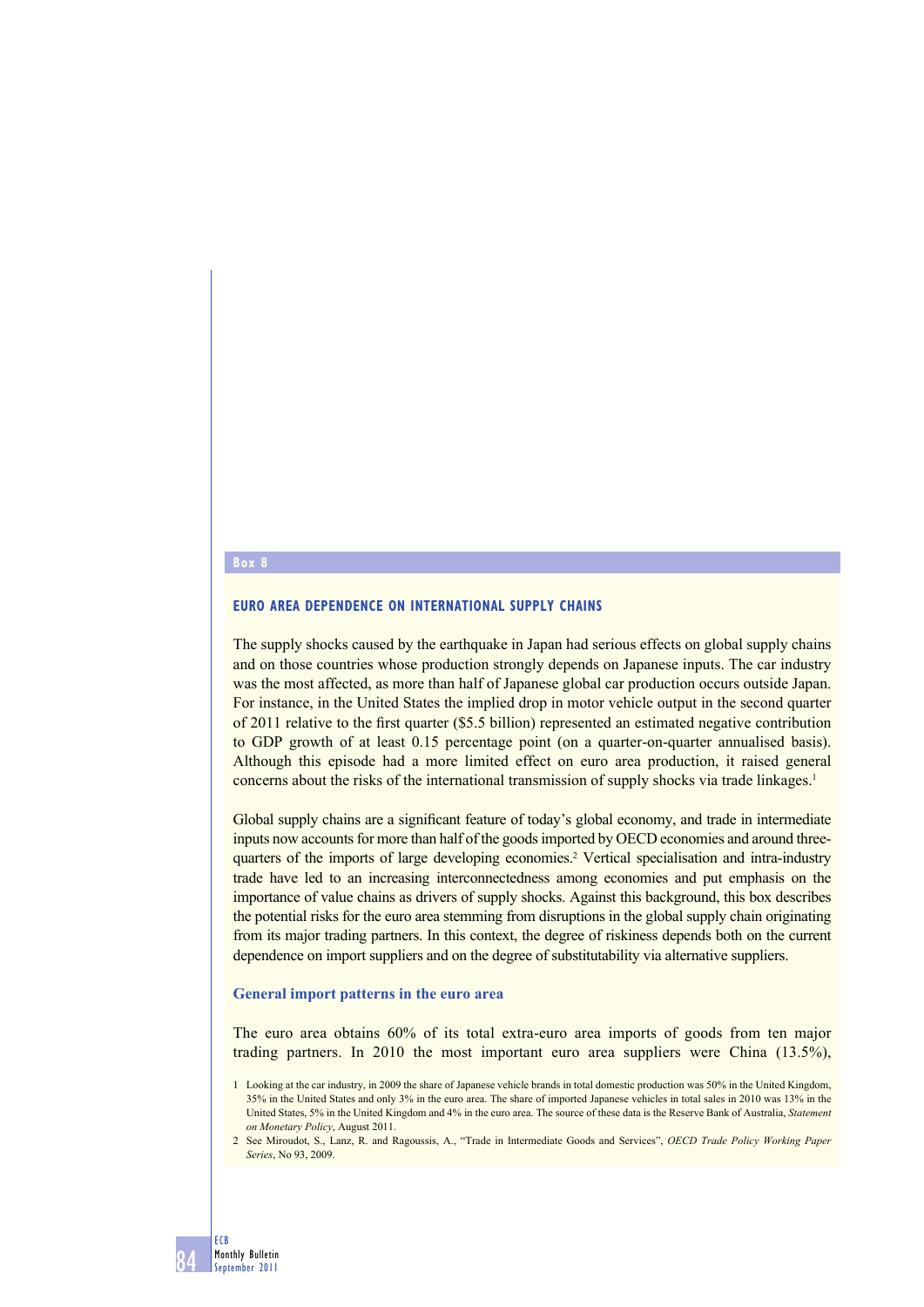## **ECONOMIC AND MONETARY DEVELOPMENTS**

**Output, demand and the labour market**

the United Kingdom (9.6%), the United States (8.3%) and the Russian Federation  $(7.2\%)$ .<sup>3</sup> The share of intermediate goods in total extra-euro area imports increased sharply between 1999 and 2001, and between 2004 and 2008, when it reached the pre-crisis peak of 65% (see chart). At an aggregate sectoral level, mineral fuels, oils and energy-related products (20%), followed by machinery and computers (12%) and electrical machinery (11%), are the products with the highest import shares (see Table A). According to the Balassa index, the euro area tends to import more than the world average of mineral fuels, oils and energy-related products, pharmaceutical products, organic chemicals, clothing, aircraft, spacecraft and furniture.4



Notes: Intermediate goods are defined according to the Broad Economic Categories classification of the United Nations. The last observation refers to May 2011.

#### **Overall import dependence of the euro area**

The overall import dependence of the euro area via global supply chains can be assessed in terms of the current dependence on its suppliers and the degree of substitutability of these suppliers with alternative sources. The analysis relies on a set of indicators computed from euro area

3 The others were Switzerland, the Czech Republic, Poland, Japan, Sweden and Norway.

4 The Balassa index is computed as  $M_{i, E\text{A}}/M_{\text{E1}}$ , where  $M_{i, E\text{A}}$  is euro area imports of sector *i*,  $M_{E\text{A}}$  is total euro area imports,  $M_i$  is total  $M_i/M$ 

world imports of sector *i* and M is total world imports. A value of the index greater than one means that in that sector the euro area imports relatively more than the aggregate world average import share, suggesting that, for the supply of goods belonging to that industry, the euro area is more dependent on imports than the world average.

# **Table A Euro area import shares by industry and Balassa index**

| (import shares in percentage points)                        |                     |                      |
|-------------------------------------------------------------|---------------------|----------------------|
| <b>Industry</b>                                             | <b>Import share</b> | <b>Balassa index</b> |
| Mineral fuels, oils, waxes                                  | 19.89               | 1.16                 |
| Nuclear reactors, boilers, machinery and computers          | 11.63               | 0.91                 |
| Electrical machinery and equipment and parts                | 11.07               | 0.81                 |
| Vehicles other than railway or tramway                      | 6.02                | 0.97                 |
| Pharmaceutical products, excluding drugs                    | 4.27                | 1.48                 |
| Optical, photographic precision instruments and accessories | 3.43                | 1.05                 |
| Organic chemicals                                           | 3.04                | 1.17                 |
| Articles of apparel and clothing – not knitted              | 2.31                | 1.73                 |
| Plastics and articles thereof                               | 2.15                | 0.74                 |
| Articles of apparel and clothing – knitted                  | 2.11                | 1.67                 |
| Pearls, stones, precious metals                             | 1.93                | 0.64                 |
| Aircraft, spacecraft and parts thereof                      | 1.77                | 1.28                 |
| Iron and steel                                              | 1.56                | 0.74                 |
| Furniture                                                   | 1.48                | 1.27                 |

Sources: Baci database and CEPII.

Note: The industries reported in this table are classified according to a two-digit level of aggregation.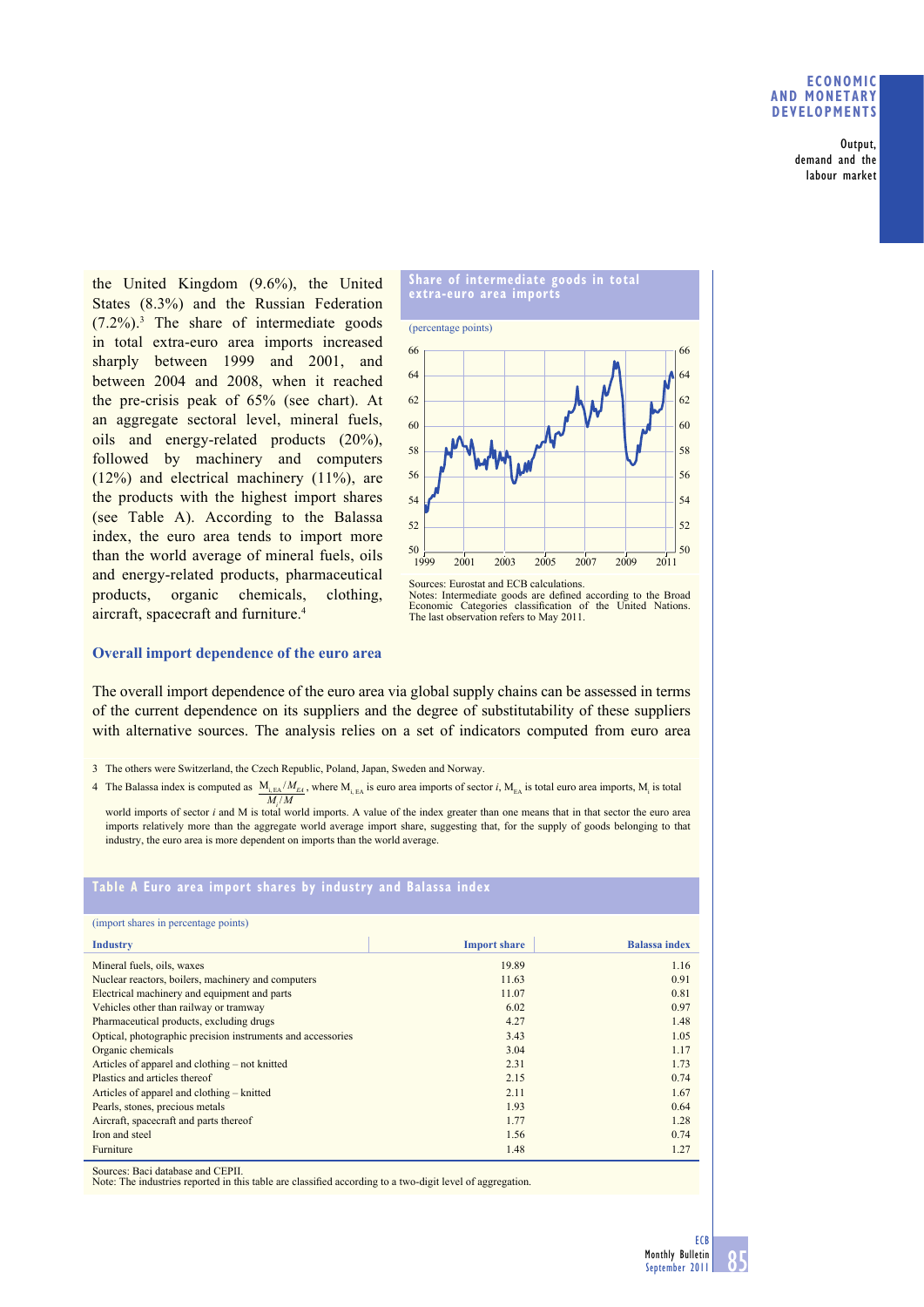#### **Table B Euro area imports with high current dependence and low substitutability: selected sectors by trading partner**

| <b>Trading partner</b>    | Number of sectors <sup>1)</sup> | <b>Number of intermediate sectors</b> | Share of total bilateral imports <sup>2)</sup><br>(percentages) |
|---------------------------|---------------------------------|---------------------------------------|-----------------------------------------------------------------|
| China                     | 94                              | 65                                    | 1.20                                                            |
| <b>United States</b>      | 44                              | 31                                    | 7.80                                                            |
| United Kingdom            | 14                              | 10                                    | 1.10                                                            |
| Japan                     | 13                              | 8                                     | 0.70                                                            |
| Switzerland               | 9                               | 8                                     | 0.40                                                            |
| <b>Russian Federation</b> | 6                               | 6                                     | 3.20                                                            |
| Czech Republic            |                                 | $\overline{4}$                        | 0.30                                                            |
| Sweden                    | 4                               | $\overline{4}$                        | 1.60                                                            |
| Norway                    |                                 |                                       | 2.20                                                            |
| Poland                    |                                 |                                       | 0.80                                                            |

Sources: CEPII and ECB calculations.

1) Sectors are selected applying the following criteria: main import partner's share above 30%; euro area import share above 20%; Balassa<br>index above 1; and ubiquity share below 30%.<br>2) For each of the trading partners, th of the euro area.

bilateral trade flow data for more than  $5,000$  sectors.<sup>5</sup> On the basis of these indicators, import flows characterised by high current dependence and low substitutability are identified as the vulnerable links in the euro area global supply chain.<sup>6</sup> In particular, the interruption of import flows for intermediate goods would represent a threat for euro area producers and a channel of international propagation of supply shocks.

The overall import dependence of the euro area varies considerably across trading partners (see Table B). When counting the sectors for which the euro area exhibits high current dependence and low substitutability from other suppliers, China leads (94 sectors, of which 65 intermediate goods), followed by the United States (44 sectors, of which 31 intermediate goods), the United Kingdom (14 sectors, of which 10 intermediate goods) and Japan (13 sectors, of which 8 intermediate goods). While only for the United States do these sectors represent a substantial share  $(7.8\%)$  of the total bilateral trade with the euro area,<sup>7</sup> the goods imported from the other countries might still be relevant, as their absence could hinder the production of many final goods and harm specific euro area industries or firms.

To understand which industries are indeed more exposed, it is important also to take into account the sectoral dimension of the analysis.<sup>8</sup> This shows that the euro area exhibits high overall import dependence on most of its trading partners for organic chemicals used as inputs in the pharmaceutical, cosmetic and other downstream chemical sectors (plastic, rubber, paints, etc.). In addition, the import dependence is high for certain inorganic chemicals and textile intermediate products imported from China, for inorganic chemicals and pulp and paper-related products imported from the United States, and for synthetic textile products and small engines imported

<sup>5</sup> The indicators used to capture high current dependence are: the share of each partner in the total extra-euro area imports for each sector (focusing on those sectors where the euro area import shares are above 20%) and the euro area Balassa index for imports (looking at sectors where this is greater than one). To assess the degree of substitutability, the following are computed: the world market share of each partner in each sector (considering only those sectors with a market share above 30%) and the total number of extra-euro area countries that export in each sector as a share of the 234 countries in the dataset (this index is called "ubiquity" and focuses on values smaller than 30%). Finally, intra-euro area import shares are calculated for each sector. If the intra-euro area import share is high, this is considered as evidence that domestic production could substitute for the lack of foreign suppliers.

<sup>6</sup> The data used in the analysis, although very disaggregated, do not fully capture quality differences among varieties belonging to the same product category, and this probably implies an over-assessment of the degree of substitutability.

<sup>7</sup> Another exception is Russia, with a share of 3.2%. This value is mainly driven by the imports of energy-related products.

<sup>8</sup> Given the high number of very detailed sectors, what follows is only a synthetic overview of the results.